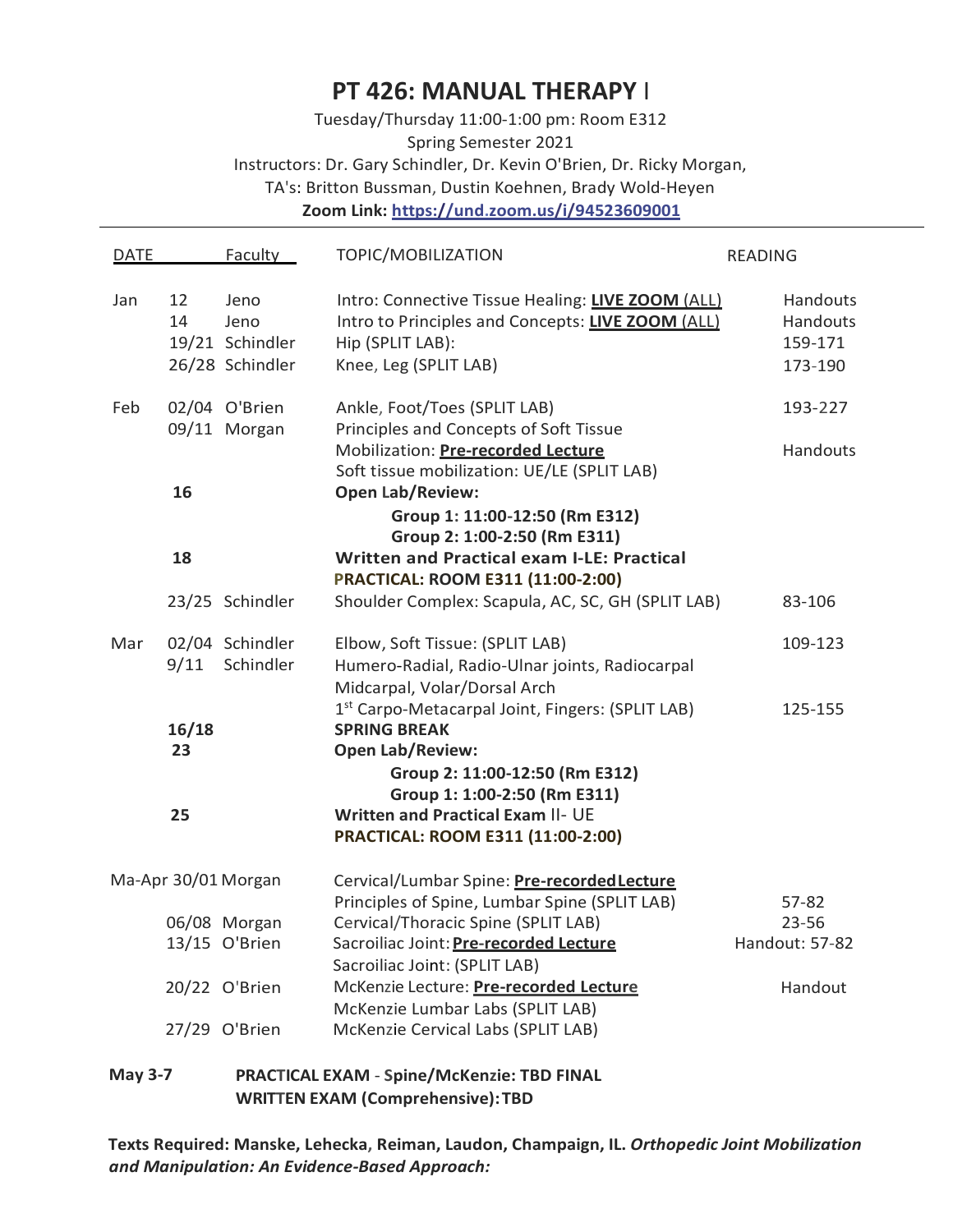#### **Course Title and Number: PT 426 Manual Therapy I**

**Description:** Introduction to joint mobilization/manipulation techniques. Emphasis is on mobilization/manipulation as it relates to peripheral joints and soft tissues of the human body. Basic examination, evaluation, and intervention techniques for the spine are alsopresented.

# **Department Offering the Course:**

Physical Therapy

**Credit Hours: 2** credit hours

**Instructor(s):** Gary Schindler, PT, PhD; Ricky Morgan, DPT; Kevin O'Brien, DPT

# **Clock Hours:**

Lecture:  $l$ ab: 1 hr/week 3 hrs/week

# **Course Prerequisites:**

Registered in Professional Physical Therapy curriculum

# **Course Objectives:**

Upon completion of this course, the student will be able to:

- 1. Review the histology and physiology of connective tissue (CT) and apply the concepts to injury healing and therapeutic interventions such as stretching, ROM, soft tissue and joint mobilization/manipulation. (cognitive: comprehension, application; 7A)
- 2. Competently administer examination and intervention techniques utilizing appropriate biomechanical and neurophysiological properties of soft tissue and joint mobilizations/manipulations based on evaluation and limitations identified- pain or joint restriction. (cognitive, comprehension and application; psychomotor, complex overt response; psychomotor: guided response; 7Dl9k, q, v; 7D27f)
- 3. Identify and apply intervention techniques with respect and consideration for patients'/clients' differences/diversity, values, preferences, and expressed needs. (affective, responding;7D8)
- 4. Accurately assess patient outcome following selected interventions and adjust the plan of care in response to patient/client status observing precautions and contraindications and educating patient/client on rationale for intervention. (psychomotor, complex overt response; 7D27h, 7D30)
- 5. Consistently demonstrate professional attitudes and behaviors during laboratory sessions and practical examinations. (psychomotor, complex overt response; 7D4, 7D5)
- 6. Assessthe safety risks forthe health care provider and demonstrate proper body mechanics during performance of all skills to avoid personal injury. (psychomotor, complex overt response 7D37)

# **Outline of Content and Assigned Instructor:**

See attached course schedule.

# **Description of Teaching Methods and Learning Experiences:**

This course is a combination of traditional lecture and laboratory experiences designed to facilitate learning of hands on skills. Laboratory experiences include demonstrations and application of techniques for manual therapy. Case study and problem solving applications are utilized to meld theory with clinical practice.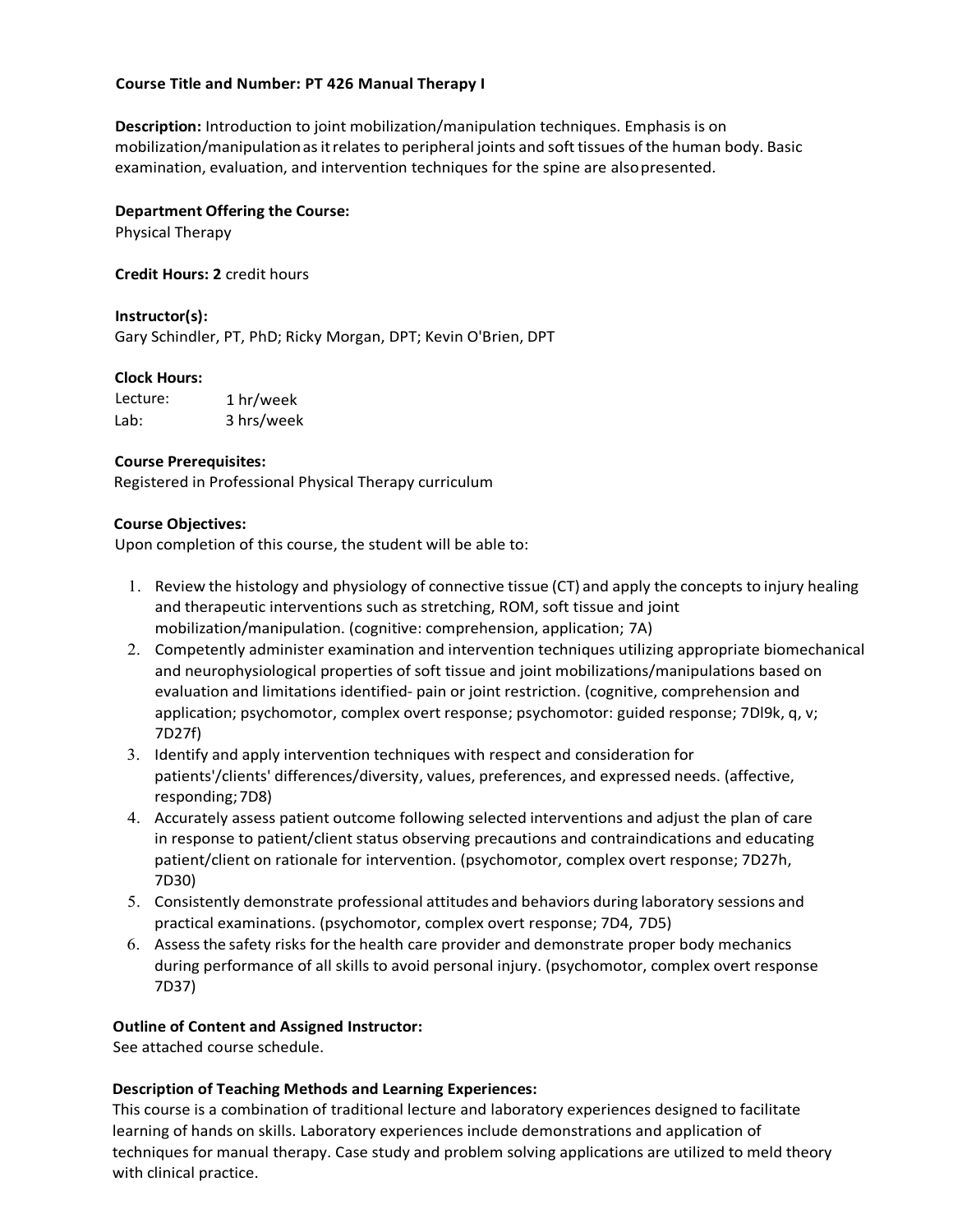#### **Methods of Evaluation:**

- I. Thewritten examinations will evaluate material,techniques, procedures, and theory covered in lectures and laboratory sessions. The format of the exams may include, but are not limited to: multiple choice, true/false, matching, short answer, essay, and patient problems. A passing grade of76% is required on all writtenexams.
- 2. The practical examinations will evaluate materials, techniques, and procedures covered in the lab and via demonstration. Students will be expected to achieve a minimum score of 80% on each practical examination. Please refer to the UND PT Scholastic Standards for details concerning the implications of and information regarding remediation ofthe content if a student receives a score below 80%.

# **GRADING:**

#### Grades based on:

III-Spine

Quizzes 5%

Your course grade will be calculated by the following distribution:

| <b>Grading</b>         |     | Grading                                  |  |  |
|------------------------|-----|------------------------------------------|--|--|
| Written Exam 1 & 2     | 30% | 90-100%<br>A<br>80-89.9%<br>B            |  |  |
| Final Exam             | 20% | 76-79.9%<br>C<br>Unsatisfactory<br>< 76% |  |  |
| <b>Practical Exams</b> |     |                                          |  |  |
| I-LE                   | 15% |                                          |  |  |
| $II-UE$                | 15% |                                          |  |  |

I

\*\*Quizzes will make up 5% of your overall grade, if completed. If quizzes are not given, then the additional 5% will be added to the Final written exam percentage (so written exams will= 55%).

An overall grade of 76% and practical grade of 80% are required to pass the course.

15%

#### **The minimum passing score on written tests is 76%. The minimum passing score on practical**

**examinations is 80%.** If student receives a score below the above percentages a remediation process will occur and the student will be given one additional attempt at passing. The follow up exam can be taken no sooner than 48-hours after their original exam. If the second exam is failed, according to policy and procedure, the student may be removed from the program. Please refer to Scholastic Standards. For grading purposes, the original written exam and lab scores will be used in case remediation is needed. Exams, written and practical, will be available for review once graded. Any questions regarding grading of exams are to be handled in a professional manner and **in writing** with an explanation of your concern and your reference that includes the page number or handout to justify your answer. Any correspondence concerning exams must be made within 1 week from the time exams are available for review. After that time, no alterations to exam grades will be made and existing score will be used for grade calculations.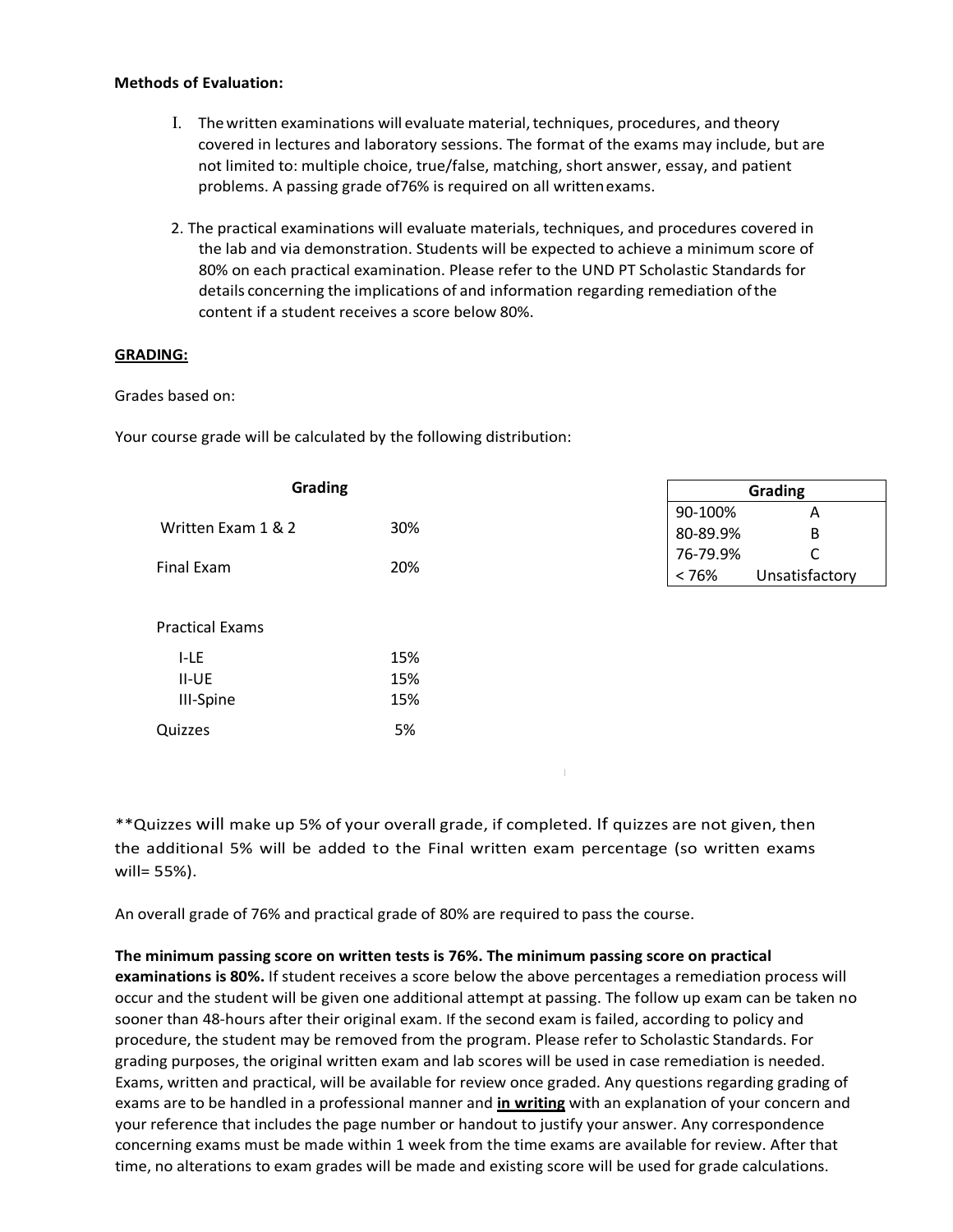**Attendance/Tardiness and Participation:** Attendance and participation is required for all lecture and laboratory classes. Hands on skills cannot be mastered without guided participation in laboratory activities. Clinical cases and clinical decision making skills are enhanced throughout the laboratory sessions. Come in lab clothes and prepared to learn. If you need to switch lab groups for the day you need to request the change **one-week** in advance and you are responsible for finding someone to replace you at that time. If you are absent you will be responsible for informing the lead instructor as to the reason of your absence, either by leaving a message with the PT office or the lead instructor via email or phone. **Documentation may be requested if three or more absences** accumulate. Tardiness is not tolerated. Please remember that arriving late for anything is a distraction and it places your lab partner in a less than adequate position for learning. If **the number of times you arrive late for lecture/lab exceed two you will have five course points deducted for every day thereafter you are late.** In addition, not being dressed appropriately will affect your participation score.

# **EXPECTATIONS AND ACCOUNTABILITY:**

Independent learning and professionalism is expected throughout this course. Students will be held responsible for material presented in lecture, pertinent information covered in the texts related to the topics discussed in lecture/lab/discussion, and all material covered in the laboratory. If **you have an injury or a known area of instability, it is your responsibility to notify your partner and the faculty to avoid further injury to that body part.**

**Cell phone use is prohibited** unless researching information regarding Manual Therapy. If you are expecting an important call, please inform me. In addition, I have high expectation for all involved in this course. It may seem at times difficult, but I know we can get through it. I expect professionalism, accountability, dependability, integrity, honesty, patience, hard work ethic, and good attitudes to be maintained throughout this course and hopefully your life. This is only going to prepare you when you are a colleague of mine in less than 3-years!!!! One of my favorite quotes is as follows ....

"Whether you think you can, or you think you can't-you're right: Henry Ford

#### **Textbook and Other Learning Resources:**

Manske, Lehecka, Reiman, Loudon; IL. *Orthopedic Joint Mobilization and Manipulation*

# **QUESTIONS/PROBLEMS**

If during the course of the semester questions should arise, the first step is to approach the primary instructor, Dr. Gary Schindler. If satisfaction is not achieved, the Department Chair, Dr. Dave Reiling would be the next person to contact. Please refer to the Scholastic Standards Manual for further details. All questions regarding exams should be referred to Dr. Gary Schindler.

# **CLIENT INTERACTION**

The Department of Physical Therapy has multiple opportunities for students to participate in clinical practice activities under the supervision of UND faculty, all of whom are licensed physical therapists. During this particular course, you may be required to participate in the examination, evaluation, and physical therapy interventions of community members. You will be providing primary care to individuals with impairments and/or dysfunction during laboratory classes, community health fairs, pro bono clinics, and/or within traditional clinical practices.

# **ACADEMIC INTEGRITY:**

In accordance with the rules concerning scholastic dishonesty in the *Code of Student Life\** at the University of North Dakota, I affirm that I understand these rules and I agree to comply with them.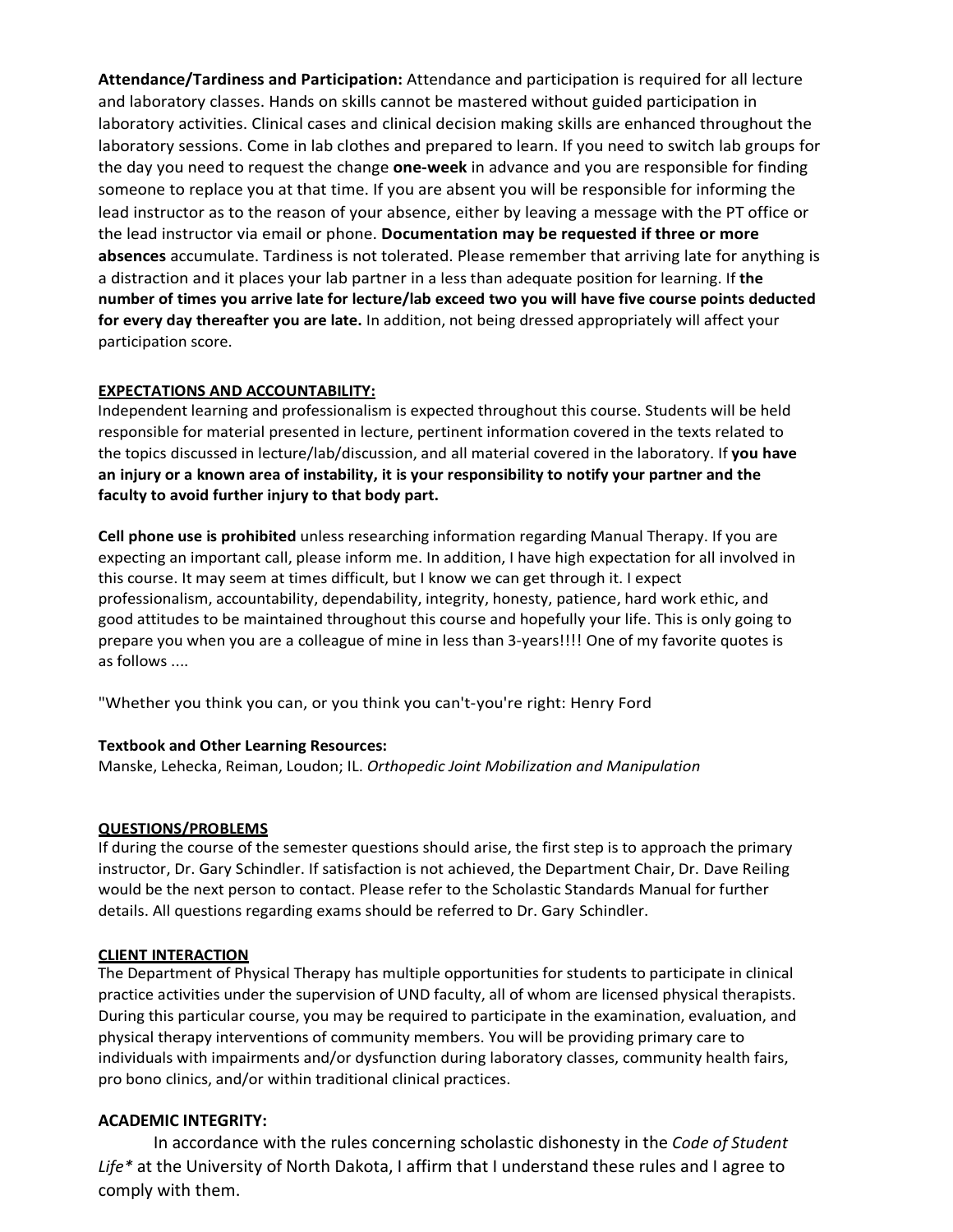I will not:

- a) receive any additional information or assistance for any exam other thatwhat was provided during class or approved tutor sessions
- b) copy from another student's test
- c) collaborate with or seek aid from another student who may have previously taken the exam
- d) knowingly use, buy, sell, steal, or solicit in whole or in part the contents of anyexam
- e) bribe another person to obtain information about any exam

\*\*The Department of Physical Therapy has multiple opportunities for students to participate in clinical practice activities under the supervision of UND faculty, all of whom are licensed physical therapists. During this particular course, you may be required to participate in the examination, evaluation, and physical therapy interventions of community members. You will be providing primary care to individuals with impairments and/or dysfunction during laboratory classes, community health fairs, pro bono clinics, and/or within traditional clinical practices.

# **DISABILITY ACCESS STATEMENT:**

Contact me, David Relling (office 777-4091, emai[l david,relling@med.und.edu ,](mailto:david%2Crelling@med.und.edu) or visit Rm E-343 UND SMHS) to request disability accommodations, discuss medical information, or plan for  $_{\text{fill}}$ emergency evacuation. To get confidential guidance and supp011 for disability accommodation requests, students are expected to register with DSS at [www.UND.edu/disabililty-services/,](http://www.und.edu/disabililty-services/,) 180 McCannel Hall, or 701.777.3425.

**NOTICE OF NONDISCRIMINATION:** It is the policy of the University of N011h Dakota that no person shall be discriminated against because of race, religion, age, color, gender, disability, national origin, creed, sexual orientation, gender identity, genetic information, marital status, veteran's status, or political belief or affiliation and the equal opportunity and access to facilities shall be available to all. Concerns regarding Title IX, Title VI, Title VII, ADA, and Section 504 may be addressed to Donna Smith, Director of Equal Employment Opportunity/Affirmative Action and Title IX Coordinator, 401 Twamley Hall, 701.777.4171, [und.affirmativeactionoffice@UND.edu](mailto:und.affirmativeactionoffice@UND.edu) or the Office for Civil Rights, U.S. Dept. of Education, 500 West Madison, Suite 1475, Chicago, IL 60611 or any other federal agency.

**REPORTING SEXUAL VIOLENCE:** If you or a friend has experienced sexual violence, such as sexual assault, domestic violence, dating violence or stalking, or sex-based harassment, please contact UND's Title IX Coordinator, Donna Smith, for assistance:

701.777.4171; [donna.smith@UND.edu](mailto:donna.smith@UND.edu) or go toUND.edu/affirmative-action/title-ix.

# **FACULTY REPORTING OBLIGATIONS REGARDING SEXUAL VIOLENCE:** It is

important for students to understand that faculty are required to share with UND's Title IX Coordinator any incidents of sexual violence they become aware of, even if those incidents occurred in the past or are disclosed as part of a class assignment. This does not mean an investigation will occur if the student does not want that, but it does allow UND to provide resources to help the student continue to be successful at UND. If you have been the victim of sexual violence, you can find info1mation about confidential support services atUND.edu/affirmative-action/title-ix.

**UND CARES RESPONSE TEAM:** The UND Cares Response Team is available to assist with incidents involving UND students 24 hours a day, seven days a week. They respond to incidents such as